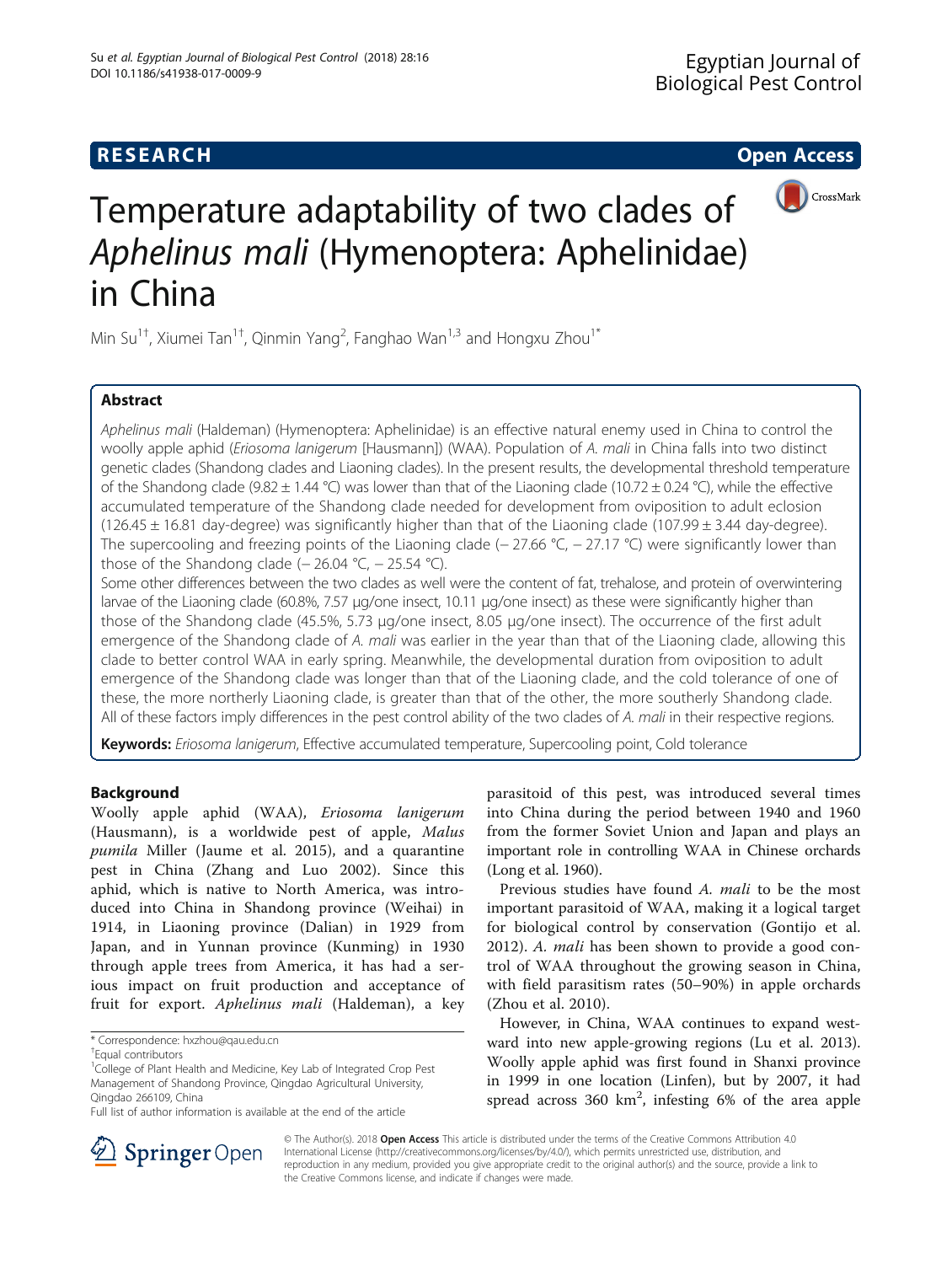orchards (Wang et al. [2011](#page-5-0)). In Shandong province, surveys from 2000 to 2002 found WAA in about 8000 ha of orchards in Rizhao, Shandong area, with 10–20% of apple trees infested, resulting in an annual loss of  $5 \times 10^6$  kg of apples (Wang et al. [2011](#page-5-0)). In Jiangsu province, WAA was found in 2005 in 4333 ha (Chu et al. [2008](#page-5-0)). Since 2007, WAA has spread to Hebei province, where it has caused great damage to orchards in several regions (Qinhuangdao, Tangshan, and Shijiazhuang) (Wu et al. [2009](#page-5-0)).

In China, A. mali is comprised of two distinct genetic clades (Zhang et al. [2014;](#page-5-0) Zhou et al. [2014](#page-6-0)). We hypothesized that the expansion of WAA in recent years is related to differences in low-temperature adaptability between these clades. Earlier studies outside of China have found that low-temperature adaptability differs among geographic populations of A. mali (Mols and Boers [2001\)](#page-5-0). For example, in the Annapolis River valley of Nova Scotia (Canada), the parasitoid population appears earlier in the year than a strain of A. mali found in the Netherlands, thus providing better control in Nova Scotia than Holland. By the time, the Dutch strain of A. mali becomes active and its population was grown to levels that make its control by A. mali difficult (Mols and Boers [2001\)](#page-5-0). The Nova Scotian and the Dutch strains of A. mali also differ in their low-temperature threshold (8.6 and 9.4 °C, Nova Scotia vs Holland, respectively) and their effective accumulated temperature requirements, which were lower for the Canadian strain than for the Dutch strain (123.5 and 136.4 day-degree, respectively) (Mols and Boers [2001](#page-5-0)).

The present study aimed to determine the differences in the cold tolerance of different clades of A. mali in China to improve our understanding of the mechanism of WAA outbreaks and to provide insights into how to better use A. mali to control this economically important pest.

#### Materials and methods

#### Target insects

Woolly apple aphid was collected from Qingdao (36°  $20'N$ ) in Shandong province. A. mali used in this study was collected from 4 to 5 apple orchards in the two locations: (1) Shandong province (Qingdao 36° 20′N, 120° 12′E) and (2) Hebei province (Qinhuangdao 119° 20′E, 39° 25′N), which is 889 km apart, representing the Shandong and the Liaoning clades, respectively. To obtain parasitoids from the field, in May and June 2015, apple branches, infested with woolly apple aphids were collected. The black-colored aphids (indicating parasitization) were isolated, and parasitized aphids were held in 1.5-mL centrifuge tubes until adult parasitoid's eclosion. A. *mali* and WAA were held at 25 °C, 70% RH, and a 16:8-h L:D photoperiod.

# Measurement of effective accumulated temperature and developmental threshold temperature

Fifteen males and 15 females of A. mali from each clade were placed together with an excess of hosts (ca 200 aphids) in Petri dishes (13.5 cm dia). The parasitoids were removed after 24 h, and the exposed WAA allowed to develop under one of five temperatures (18, 20, 23, 25, and 28 °C), noting the day of adult parasitoid emergence from each parasitized aphid. This process was replicated five times for each temperature, with an average of  $0.073 \pm 0.006$ ,  $0.087 \pm 0.018$ ,  $0.120 \pm 0.031$ ,  $0.160 \pm 0.031$ 0.035, and  $0.173 \pm 0.024$  parasitism rates within each replicate for each clade, respectively. All groups of potentially parasitized aphids were held at 70% RH and a 16:8-h L:D photoperiod and observed daily to record when aphids turned black and adult parasitoid eclosion began. Newly emerged adults of A. mali were held separately under the same environmental conditions provided with 10% honey water. The sex and date of death of A. *mali* individuals were determined as well as the number of Day-Degree (DD) for each stage of development. Longevity of adults of each clade at each temperature was also determined.

The effective accumulated temperature  $(K)$  and the developmental threshold temperature (C) were calculated according to Ma [\(2009\)](#page-5-0)

$$
K = \frac{n \sum VT - \sum V \sum T}{n \sum V^2 - (\sum V)^2}
$$

$$
C = \frac{\sum V^2 \sum T - \sum V \sum VT}{n \sum V^2 - (\sum V)^2}
$$

where  $n$  is the number of groups in every experiment,  $T$ the constant temperature, and  $V$  is the average development rate.

## Supercooling point and freezing temperature of overwintering parasitoid larvae

Overwintering larvae of A. mali were obtained by dissecting parasitized (black) woolly apple aphids collected in Changli (4~16 °C) for the Liaoning clade on October 26, 2015, and in Qingdao  $(7{\sim}13 \text{ °C})$  for the Shandong clade on November 17, 2015, using an anatomical lens.

Supercooling point (SCP) and freezing point (FP) of A. mali larvae were measured using a SUN-V type intelligent instrument in combination with a − 80 °C ultra-low temperature refrigerator. When the instrument was connected with the temperature probe, one larva was placed on the probe and then inserted into the 200-μL gun head of transfer liquid gun (to avoid contact with the pipe wall). The gun head was tightly wrapped with absorbent cotton and placed in the testing box, where absorbent cotton prevented rapid changes in the cooling rate. The whole probe and associated device were then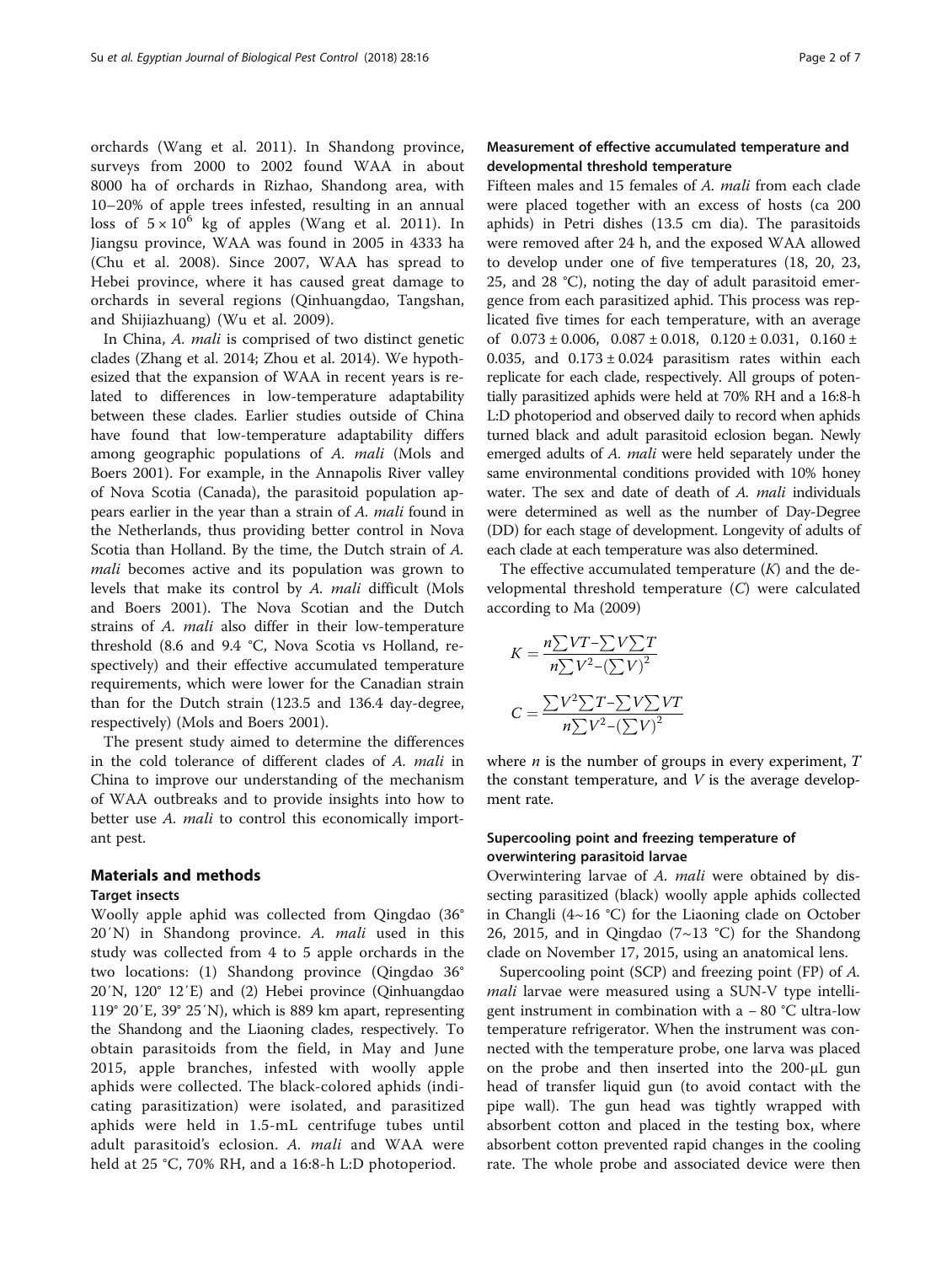<span id="page-2-0"></span>placed into an ultra-low temperature refrigerator, where software of the measuring instrument system of the supercooling point -V1.3 was used to record temperature each second. Once below freezing, the SCP was found by reference to a sudden rise of temperature as energy is released upon larval freezing. The peak of this rise in temperature is the freezing point. This process was repeated 30 times for each clade.

# Determination levels of selected cryoprotectants in overwintering larvae

Overwintering larvae of A. mali were collected all from the same single site and date. Thirty black aphids were taken at each time, the larvae were dissected out, and each treatment was repeated five times.

#### Free-water and fat content in overwintering A. mali larvae

The fresh weight (FW) of 30 overwintered larvae as a group was determined using a microbalance (Sartorius BSA224S-CW, Beijing Co., Ltd.), then larvae were dried together at 60 °C for 48 h. The dry weight (DW) of the samples was then obtained using the same microbalance, and the water content of the individual sample determined as  $(DW - FW)/FW \times 100$  (Folch et al. [1957](#page-5-0)).

After measuring the DW, the sample of 30 dried larvae was placed in a 1.5-ml centrifuge tube and homogenized in 20 μL of a chloroform mixture (2:1) then 0.6 ml of the chloroform and methanol mixture was added. The sample was then centrifuged at 2600 rpm for 10 min, and this process was repeated three times, each time removing the resulting supernatant. The residue was then baked at 60 °C in an oven for 72 h to determine the lean dry weight (LDW). The fat content of the insect was determined by the following formula:  $[(DW - LDW)/DW] \times$ 100 (Folch et al. [1957](#page-5-0)).

# Trehalose and glycogen content in overwintering A. mali larvae

Thirty overwintering larvae were added to 40 μL of 10% trichloroacetic acid solution and homogenized by grinding. The material was then rinsed by 0.2 ml of 10% trichloroacetic acid solution and centrifuged three times at 5000 rpm for 10 min. Between bouts of centrifugation, the precipitate was dissolved by 0.15 ml of 10% trichloroacetic acid solution. Final supernatant was mixed with 0.5 ml of anhydrous ethanol and then placed in a refrigerator at 4 °C for 24 h. 0.4 ml of the supernatant was centrifuged at 10,000 rpm for 15 min. The resulting supernatant was added to 0.4 ml of 0.15 mol/l  $H<sub>2</sub>SO<sub>4</sub>$  solution that placed in a boiling water bath for 15 min and afterwards allowed to return to room temperature. When cooled, 0.4 ml of a 30% KOH solution was slowly added while stirring, and the solution was returned to the boiling water bath for 15 min before the trehalose determination.

Table 1 Oviposition to eclosion durations of the nonoverwintering generation of Aphelinus mali for two genetic clades in China

| Oviposition<br>to eclosion |   | Shandong clade    |              | Liaoning clade    |              |
|----------------------------|---|-------------------|--------------|-------------------|--------------|
|                            |   | Duration (D)      | Velocity (V) | Duration (D)      | Velocity (V) |
| 18 °C                      | ¥ | $15.83 \pm 1.73a$ | 0.0632       | $15.26 \pm 0.43a$ | 0.0655       |
|                            | 8 | $14.83 + 1.52ab$  | 0.0674       | $15.22 + 0.40a$   | 0.0657       |
| 20 °C                      | ¥ | $12.75 + 0.79b$   | 0.0784       | 11.58 + 0.23b     | 0.0864       |
|                            | Â | $12.94 + 0.66$    | 0.0773       | $11.94 \pm 0.06h$ | 0.0838       |
| 23 °C                      | ¥ | $9.69 + 0.61c$    | 0.1033       | $9.67 \pm 0.69c$  | 0.1034       |
|                            | Â | $9.25 + 0.83$ cd  | 0.1206       | $6.83 + 0.60$ de  | 0.1464       |
| 25 °C                      | ¥ | $8.43 + 0.85cd$   | 0.1186       | $7.84 + 0.09d$    | 0.1275       |
|                            | Â | $8.29 + 0.85$ cde | 0.1206       | $7.33 + 0.33d$    | 0.1364       |
| 28 °C                      | ¥ | $6.50 + 1.51e$    | 0.1538       | $5.80 + 0.79e$    | 0.1724       |
|                            | 8 | $7.17 + 1.44$ de  | 0.1395       | $7.06 + 0.53$ de  | 0.1416       |

Values in the table are mean ± SD; different lowercase letters indicate significant differences in the same column

Thirty microliters of the liquid, with 300 μL of anthrone, was placed in a boiling water bath for 15 min and then held in the dark for 20~30 min. The reflectance of the sample at 620 nm was then used to determine the level of trehalose by comparison to a known standard.

To determine the level of glycogen, the remaining precipitate was mixed with 0.5 ml of distilled water, and when the precipitate was fully dissolved, it was used to measure glycogen levels (using the same method as above for trehalose). After the treatment with 300 μL of anthrone, the reflectance of the sample at 620 nm was used to determine the level of glycogen by comparison to a known standard. These processes were repeated for five samples (each from the same time and place) for each parasitoid clade.

**Table 2** Longevity of adults of the non-overwintering generation of Aphelinus mali for two genetic clades in China

| Temperatures<br>( °C) |   | Shandong clade     |                 | Liaoning clade     |                 |
|-----------------------|---|--------------------|-----------------|--------------------|-----------------|
|                       |   | Duration<br>(D)    | Velocity<br>(V) | Duration<br>(D)    | Velocity<br>(V) |
| 18                    | ¥ | $25.00 + 2.34a$    | 0.0400          | $22.30 + 1.52h$    | 0.0448          |
|                       | 8 | $23.00 + 5.29a$    | 0.0435          | $19.72 + 1.67$ bcd | 0.0507          |
| 20                    | ¥ | $16.94 \pm 3.49b$  | 0.0590          | $34.47 + 1.32a$    | 0.0290          |
|                       | 8 | $15.06 + 3.69$ bc  | 0.0664          | $31.94 + 0.97a$    | 0.0313          |
| 23                    | ¥ | $15.63 + 3.00$ bc  | 0.0639          | $21.03 + 1.29$ bc  | 0.0475          |
|                       | Â | $13.94 + 3.56$ bcd | 0.0717          | 17.41 + 1.65cde    | 0.0574          |
| 25                    | ¥ | $13.64 + 7.26$ cde | 0.0733          | $14.84 + 1.42$ ef  | 0.0674          |
|                       | 8 | $10.93 + 3.24$ def | 0.0915          | $10.94 + 0.78f$    | 0.0914          |
| 28                    | ¥ | $10.10 + 7.38$ ef  | 0.0990          | $16.39 + 1.54$ de  | 0.0610          |
|                       | Å | $8.33 + 3.14f$     | 0.1200          | $13.89 + 1.06$ ef  | 0.0719          |

Values in the table are mean  $\pm$  SD; different lowercase letters indicate significant differences in the same column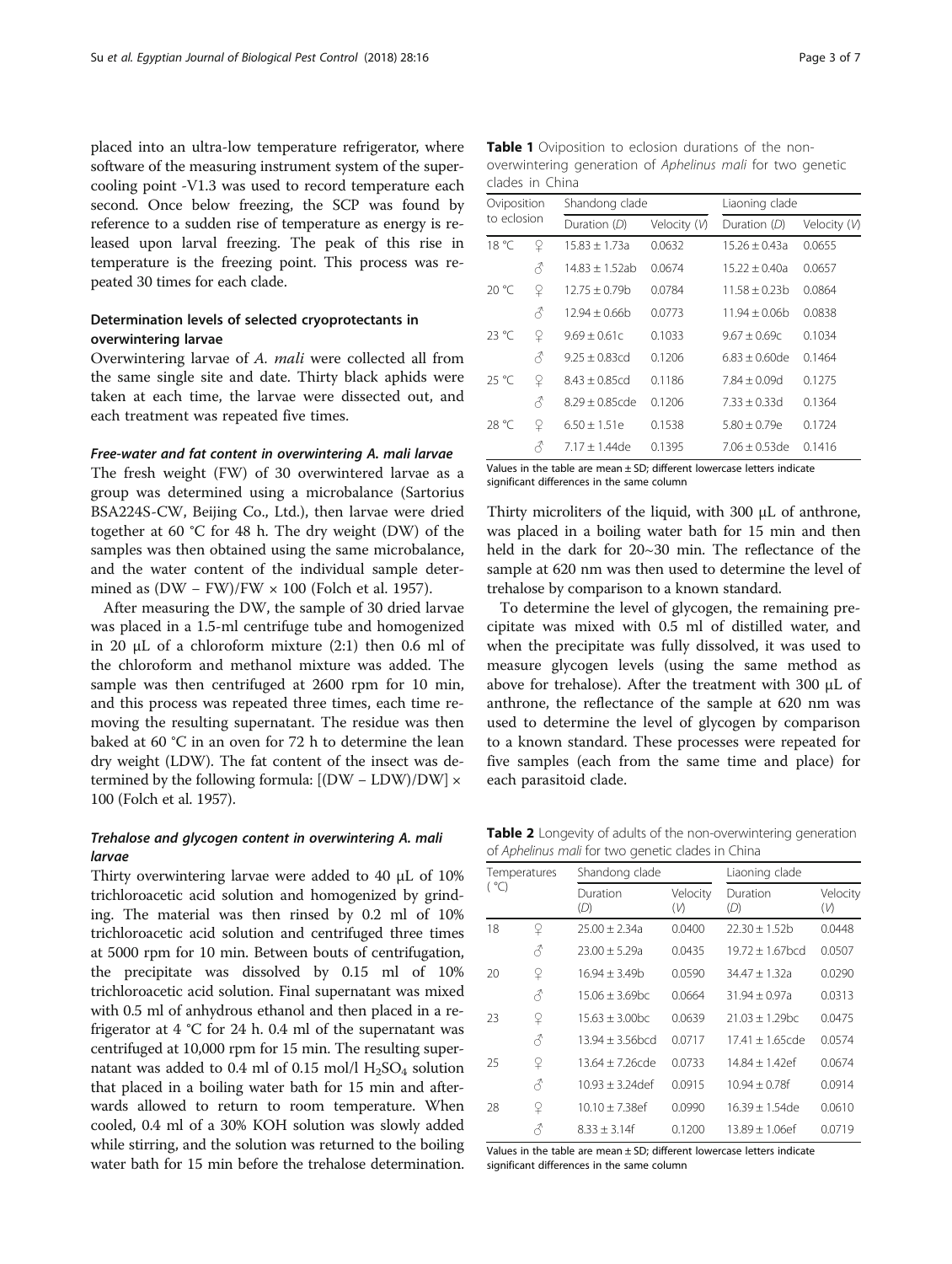| Parasitoid clade<br>tested | Lower developmental threshold (°C) |                 | Total DD (day-degree) per life stage (oviposition to adult eclosion) |                    |
|----------------------------|------------------------------------|-----------------|----------------------------------------------------------------------|--------------------|
|                            | Shandong clade                     | Liaoning clade  | Shandong clade                                                       | Liaoning clade     |
| $\Omega$                   | $9.32 + 1.62a$                     | $12.96 + 1.56b$ | $134.61 \pm 20.77a$                                                  | $88.42 \pm 16.65b$ |
| $\mathcal{E}$              | $10.61 + 1.58a$                    | $13.33 + 0.79b$ | $116.12 + 16.60a$                                                    | $82.02 + 7.36h$    |
| $2 + 3$                    | $9.82 + 1.44$                      | $10.72 + 0.24$  | $126.45 + 16.81$                                                     | $107.99 + 3.44$    |

<span id="page-3-0"></span>Table 3 The lower developmental thresholds and total day-degree of non-overwintering generation of Aphelinus mali for two genetic clades in China

Values in the table are mean  $\pm$  SD

#### Protein content of overwintering larvae

Thirty overwintering A. mali larvae were grouped and placed in a 1.5-ml centrifuge tube to which 0.1 ml of 0.04 mol/l phosphate buffer ( $pH = 7.0$ ) was added. The samples were ground to homogenize the larvae and washed with 1.1 ml of 0.04 mol/l of phosphate buffer solution  $(pH = 7.0)$ . The homogenized sample was then fully extracted with 0.04 mol/l phosphate buffer at  $20~25$  °C for 4 h, and the solution was centrifuged at 6000 rpm for 10 min. A sample of 20 μL of the resulting supernatant was collected and added to 80 μL of 0.04 mol/l phosphate buffer ( $pH = 7$ . 0) and 200  $\mu$ L of Coomassie brilliant blue (Shanghai Kayon Biological Technology Co., Ltd.). The sample was mixed by shaking and allowed to stand for 2 min before colorimetric analysis at 595 nm to measure the absorbance value, from which the free protein content was calculated by reference to a standard. This was done five times (from one sample date and place) for each parasitoid clade.

#### Statistical analyses

The average data of development at respective temperature conditions were calculated as the mean ± standard deviation (SD) by SPSS 20.0. Significant differences in duration times were tested using one-way analysis of variance (ANOVA) corrected by SPSS 20.0. Independent sample t tests were used to analyze the developmental duration of each clade by SPSS 20.0.

#### Results and discussion

# Effective accumulated temperature and developmental threshold temperature

## Developmental duration

Under the same temperature regime, there was no significant difference in development duration (egg to adult emergence) between males and females of the same clade of A. mali. Development duration significantly decreased with increasing temperature in each clade of A. mali (Table [1](#page-2-0)).

For females, development duration (from oviposition to adult emergence) of the Shandong clade was significantly longer than that of the Liaoning clade  $(F = 0.390,$ df = 4,  $P = 0.048$ ) at 20 °C (Table [1](#page-2-0)).

#### Adult longevity

Under the same temperature regime, female adults survived longer than males of the same clade, but this difference was not significant. Significant differences were found for longevity at different temperatures within the same clade (Table [2\)](#page-2-0). Adult longevity decreased significantly (from  $25.00 \pm 2.34$  to  $10.10 \pm 7.38$  for female,  $23.00 \pm 5.29$  to  $8.33 \pm 3.14$  for male) with increasing temperature 18 to 28 °C in the Shandong clade, while the longest duration in the Liaoning clade was at 20 °C  $(34.47 \pm 1.32)$  for female,  $31.94 \pm 0.97$  for male) and the shortest was at 25 °C  $(14.84 \pm 1.42)$  for female,  $10.94 \pm 0.78$  for male).

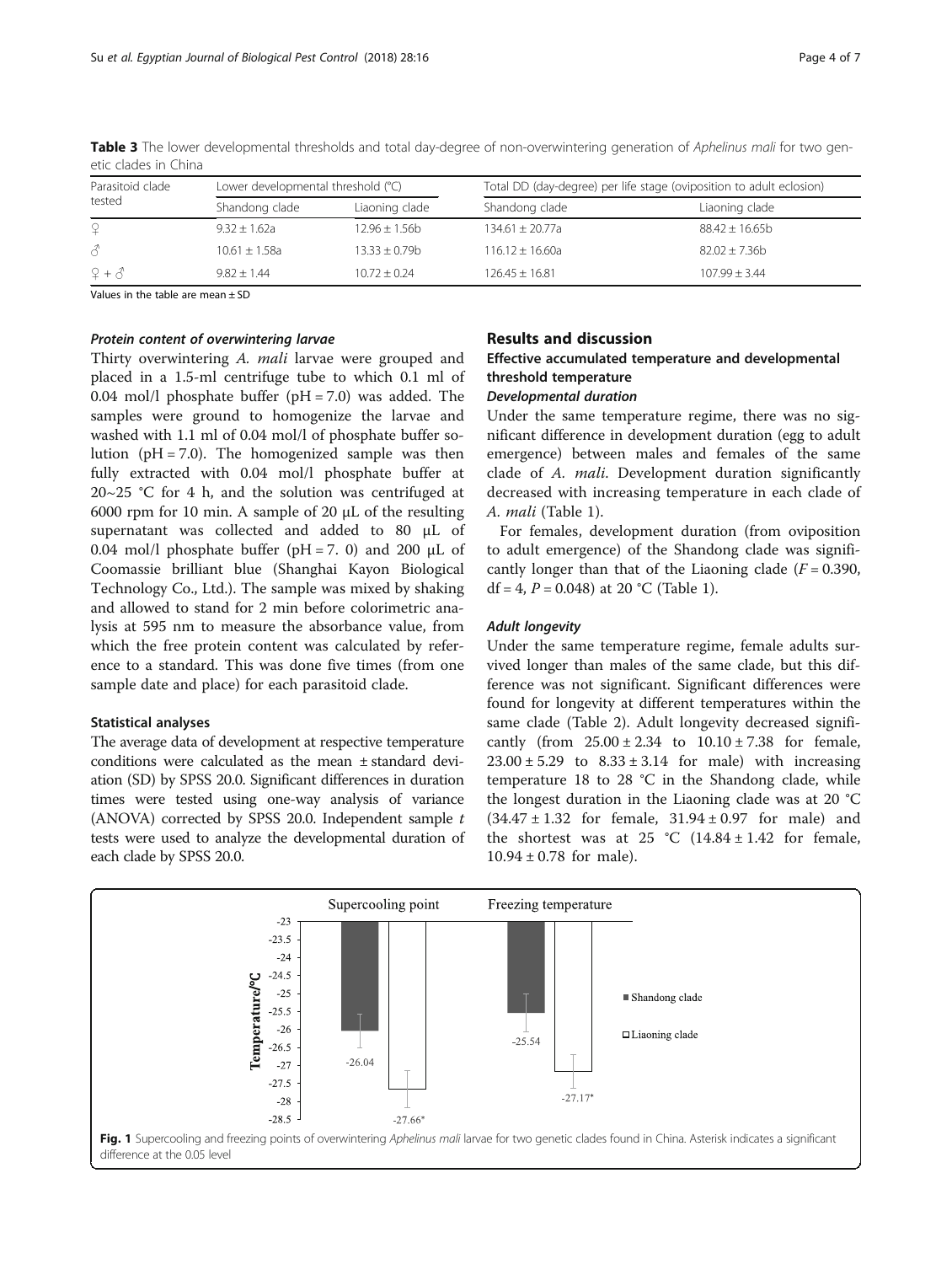<span id="page-4-0"></span>

Longevity of adult females was significantly greater for the Liaoning clade than for the Shandong clade at 20 °C  $(F = 0.394, df = 4, P = 0.000)$  and 23 °C  $(F = 1.302, df = 4,$  $P = 0.021$ ). There were no significant differences in female longevity between the clades at the other temperatures (Table [2](#page-2-0)).

For males, adult longevity was significantly longer for the Liaoning clade than for the Shandong clade at 20 °C  $(F = 1.811, df = 4, P = 0.000)$  and 28 °C  $(F = 0.080, df = 4,$  $P = 0.028$ ), but not significantly different for the other temperatures (Table [2\)](#page-2-0).

# Lower developmental thresholds and total day-degree for stage completion

Results represented in Table [3](#page-3-0) showed that the lower developmental thresholds of both males and females of the Shandong clade were lower  $(F = 3.350, df = 3, P = 0.026;$  $F = 0.150$ , df = 3, P = 0.012) than those of the Liaoning clade.

Meanwhile, the total day-degree for stage completion of the Shandong clade was greater than that of the Liaoning clade ( $F = 5.907$ , df = [3](#page-3-0),  $P = 0.028$ ) (Table 3).

In this study, we found that the larval and pupal stages of Shandong clade females  $(9.32 \pm 1.62 \degree C)$  and males  $(10.61 \pm 1.58 \degree C)$  both had lower developmental threshold temperatures than that of the Liaoning clade  $(12.96 \pm 1.56 \degree C, 13.33 \pm 0.79 \degree C,$  respectively). The total day-degree for stage completion of Shandong clade females  $(134.61 \pm 20.77 \text{ DD})$  and males  $(116.12 \text{ m})$ ± 16.60 DD) were both higher than that of the Liaoning clade (88.42 ± 16.65 DD, 82.02 ± 7.36 DD) from oviposition to adult eclosion. In Mols and Boers' study, the low-temperature threshold of the Nova Scotian (Canada) strain (8.6 °C) was lower than that of the Dutch (Nederland) strain (9.4 °C) (Mols and Boers [2001](#page-5-0)), allowing it to appear earlier in spring, thus providing better control. The developmental threshold temperature of the Shandong clade was lower than that of the Liaoning clade in the present study, suggesting that A. mali of Shandong clade can occur earlier in spring and may therefore provide better control of woolly apple aphid at a lower population level of the pest.

# Supercooling points and freezing temperatures of overwintering larvae of the two clades

The supercooling  $(-26.04 \text{ °C})$  and freezing  $(-25.54 \text{ °C})$ points of the Shandong clade were significantly higher than corresponding values for the Liaoning clade (− 27.66 °C and  $-27.17$  °C, respectively) ( $F = 0.167$ , df = 58,  $P = 0.024$ ;  $F = 0.088$ , df = 58, P = 0.023, respectively) (Fig. [1\)](#page-3-0).

Freeze tolerance and freeze avoidance are two alternative strategies for survival at sub-zero temperatures, with freeze avoidance being thought to predominate in moderately cold and predictable thermal environments (Sean et al. [2015\)](#page-5-0). Freeze tolerance, on the other hand, is the ability of certain insects to enhance their cold resistance by regulating the body's supercooling state (Zhang and Ma [2013\)](#page-5-0) so that at temperatures below freezing, the insect's body fluid remains liquid. The supercooling points of the Shandong clade of overwintering larvae and freezing point were both

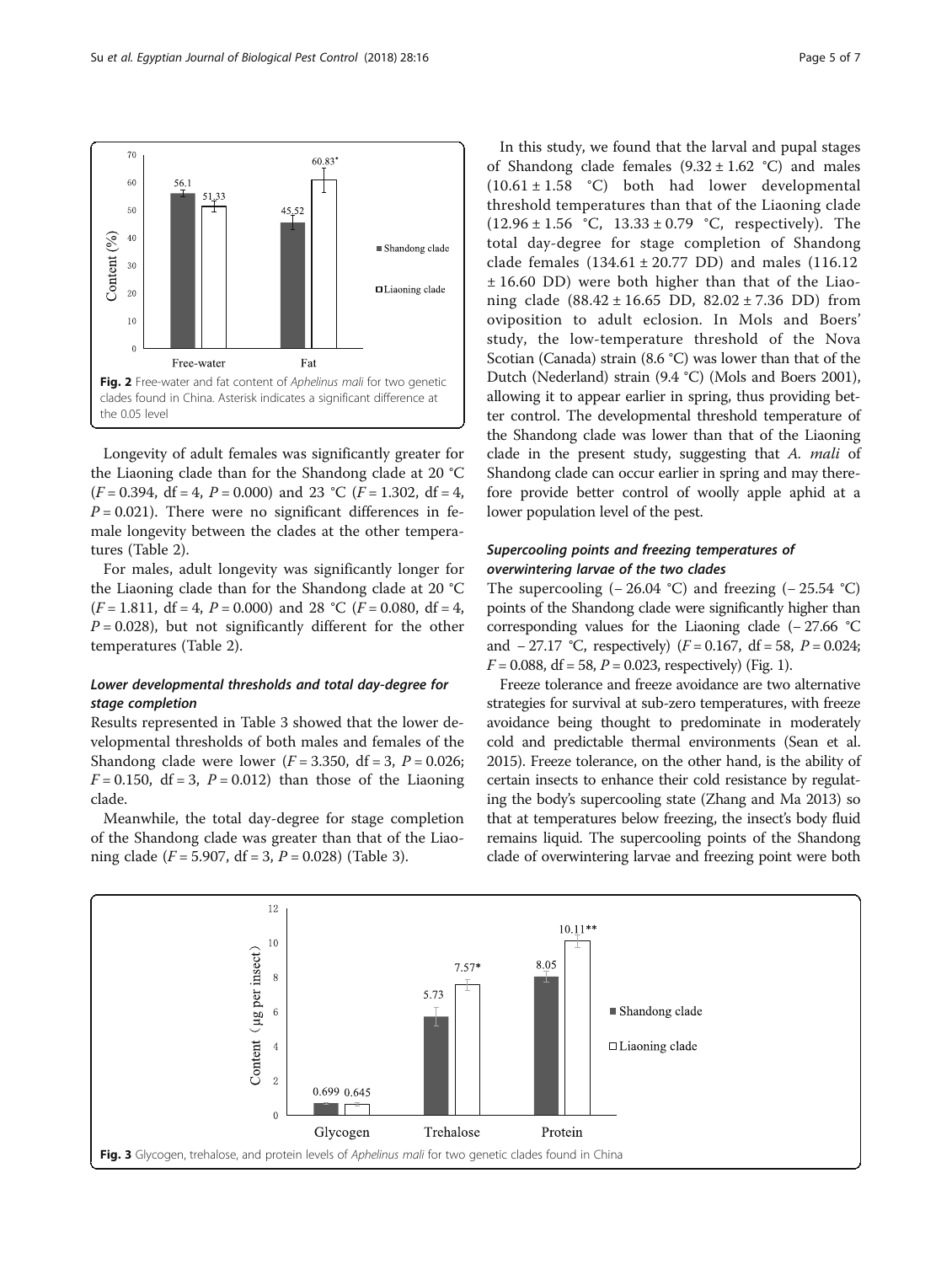<span id="page-5-0"></span>higher than that of the Liaoning clade, suggesting that the cold resistance of the Liaoning clade is stronger than that of Shandong clade.

# Levels of cryoprotectants in overwintering parasitoid larvae of each clade

While there were differences in sample means for the free-water content of the two clades, they were not significant ( $F = 0.625$ , df = 8,  $P = 0.072$ ). In contrast, the fat content of the Shandong clade (45.5%) was significantly different from that of the Liaoning clade  $(60.8\%)$   $(F = 2.836, df = 8, P = 0.017)$  $(F = 2.836, df = 8, P = 0.017)$  $(F = 2.836, df = 8, P = 0.017)$  (Fig. 2).

There were no significant differences in glycogen content between the two clades  $(F = 0.216, df = 8, P = 0.613)$ . Trehalose levels, however, were significantly lower in the Shandong clade (5.73 g/larvae, 25.37 g/mg) than in the Liaoning clade (7.57 g/larvae, 36.12 g/mg) ( $P = 0.020$ ,  $P = 0.008$ , respectively). Protein content was also significantly lower in the Shandong clade (8.05 g/larvae, 35.68 g/mg) than in the Liaoning clade (10.11 g/larvae, 48.20 g/mg) ( $P = 0.003$ ,  $P = 0.001$ , respectively) (Fig. [3\)](#page-4-0).

In cold environments, the free-water content in insect bodies is greatly reduced, leading to an increase in the concentration of body solutes and thus reducing its freezing point (Feng et al. 2014). Cold-resistant substances of insects include two types, small molecules and antifreezing proteins (Chen et al. 2010). Cold-resistant small molecules include glycerol, sorbitol, mannitol, five carbon polyol (probably Arabia sugar alcohol or nucleic acid alcohol), trehalose, glucose, fructose, and some amino and fatty acids (Chen et al. 2010).

## Conclusions

Recent study of Zhang and Ma (2013) reported that insects in low-latitude areas had higher cooling points than insects in high-latitude areas. By comparing the supercooling point and the levels in the insect's body of coldresistant materials for the two clades of A. mali, we found that the cold resistance of the Liaoning clade was higher than that of Shandong clade, possibly because of increasing latitude or genetic differentiation. Future studies should compare the cold resistance ability of the two clades from populations at the same latitude. A better understanding of the life table parameters of this parasitoid, as well as the genetic variation within populations, will allow for more accurate use of this insect to control WAA in China.

#### Acknowledgements

We would like to thank Chai Xiaojing and Yan Hao of the College of Agronomy and Plant Protection, Qingdao Agricultural University, China, for their help. This work was supported by the National Natural Science Foundation (31371994), National Natural Science Foundation (31772232), the National Key Research and Development Plan (2016YFC1201200), Major scientific and technological innovation project of Shandong Province (2017CXGC0214), the National Key

Basic Research Development Plan Project (2013CB127600), and the Taishan Mountain Scholar Constructive Engineering Foundation of Shandong, China.

#### Authors' contributions

MS carried out the whole experiments at room condition and drafted the manuscript. XT corrected the English manuscript. QY collected A. mali from Qingdao and Qinhuangdao. FW participated in the design of the study HZ conceived of the study and participated in its design and coordination. All authors read and approved the final manuscript.

#### Competing interests

The authors declare that they have no competing interests.

#### Publisher's Note

Springer Nature remains neutral with regard to jurisdictional claims in published maps and institutional affiliations.

#### Author details

<sup>1</sup>College of Plant Health and Medicine, Key Lab of Integrated Crop Pest Management of Shandong Province, Qingdao Agricultural University, Qingdao 266109, China. <sup>2</sup>General Station of Plant Protection of Shandong Province, Jinan 250100, China. <sup>3</sup>State Key Laboratory for Biology of Plant Diseases and Insect Pests, Institute of Plant Protection, Chinese Academy of Agricultural Sciences, Beijing 100081, China.

#### Received: 7 July 2017 Accepted: 6 December 2017 Published online: 30 January 2018

#### References

- Chen H, Liang GM, Zou LY, Guo F, Wu KM, Guo YY (2010) Research progresses in the cold hardiness of insects. Plant Prot 36(2):18–24
- Chu MP, Liu ZQ, Wu Y, Hu J, Gong WR (2008) Occurrence and comprehensive prevention and control measures in Jiangsu province of woolly apple aphid. Jiangsu Agricultural Science 6:128–129
- Feng YQ, Wang JL, Zong SX (2014) Review of insects overwintering stages and cold-resistance strategies. Chin Agric Sci Bull 30(9):22–25
- Folch J, Lees M, Stanley GHS (1957) A simple method for the isolation and purification of total lipids from animal tissues. J Biol Chem 226(1):497–507
- Gontijo LM, Cockfield SD, Beers EH (2012) Natural enemies of woolly apple aphid (Hemiptera: Aphididae) in Washington state. Environ Entomol 41(6):1364–1371
- Jaume L, Simó A, Ferran G, José S, Georgina A (2015) Woolly apple aphid Eriosoma lanigerum Hausmann ecology and its relationship with climatic variables and natural enemies in Mediterranean areas. B Entomol Res 105(1):60–69
- Long CD, Wang YP, Tang PZ (1960) Biological characteristics and its utilization of woolly apple aphid parasitoid (Aphelinus mali Haldeman). Acta Entomol Sin 10(1):1–37
- Lu ZY, Liu WX, Ran HF, Qu ZG, Li JC (2013) Investigation of the population dynamics of Eriosoma lanigerum and its parasitoids Aphelinus mali in apple orchards in central Hebei. J Agric Univ Hebei 36(3):87–91
- Ma LQ (2009) Effective accumulated temperature and developmental threshold temperature for Semanotus bifasciatus (Motschulsky) in Beijing. Forestry Studies in China
- Mols PJM, Boers JM (2001) Comparison of a Canadian and a Dutch strain of the parasitoid Aphelinus mali (Hald.) (Hym., Aphelinidae) for control of woolly apple aphid Eriosoma lanigerum (Haussmann) (Hom., Aphididae) in the Netherlands: a simulation approach. J Appl Entomol 125(5):255–262
- Sean DS, Rachel AS, James CB, Glenda AV (2015) Conserved and narrow temperature limits in alpine insects: thermal tolerance and supercooling points of the ice-crawlers, Grylloblatta (Insecta: Grylloblattodea: Grylloblattidae). J Insect Physiol 78(2):55–61
- Wang XY, Jiang CT, Xu GQ (2011) Potential distribution of an invasive pest Eriosoma lanigerum in China. Chin J Appl Entomol 48(2):379–<sup>391</sup>
- Wu Q, Wan FH, Li ZH (2009) Investigations on invasion situation and control strategies of Eriosoma lanigerum in China. Plant Prot 35(5):100–<sup>104</sup>
- Zhang Q, Luo WC (2002) Occurrence characteristics of Eriosoma lanigerum and its control methods. Entomological Knowledge 39(5):340–342
- Zhang R, Ma J (2013) Insect supercooling point and its influence factors. Tianjing Agricultural Science 19(11):76–84
- Zhang RM, Zhou HX, Guo D, Tao YL, Wan FH, Wu Q, Chu D (2014) Two putative bridgehead populations of Aphelinus mali (Hymenoptera: Aphelinidae)